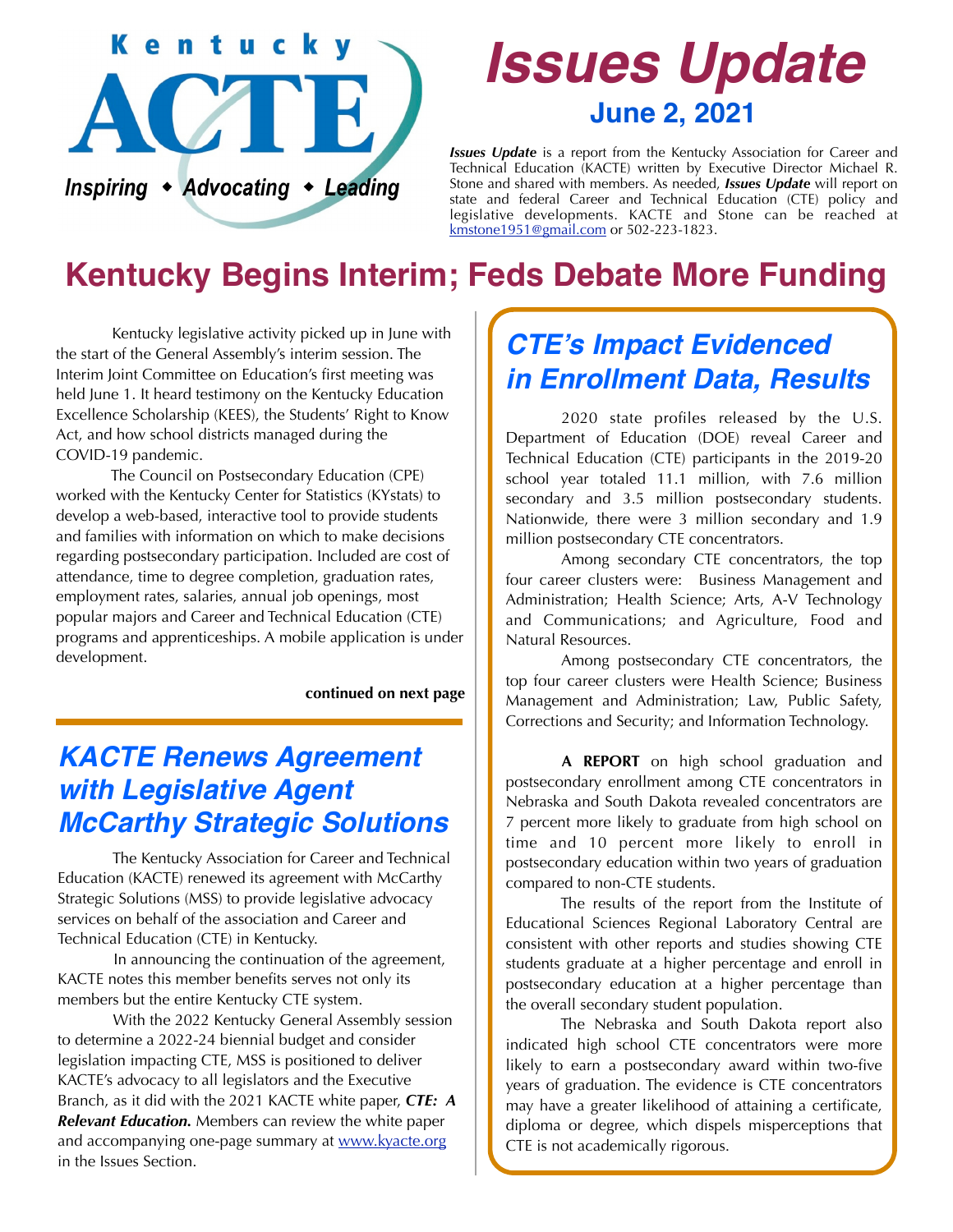# **Kentucky Begins Interim; Feds Debate More Funding**

**CURRENT KENTUCKY TEACHERS** have an opportunity to achieve Rank I or Rank II certification through job-embedded learning experiences in their own classrooms. Approved by the Educational Professional Standards Board (EPSB), *Foundations of Teaching and Learning* is described as a cost-effective program receiving applause from the 200 current participants.

 The Kentucky Educational Development Corporation (KEDC) is partnering with BloomBoard to offer this microbased rank change program that eliminated required seat time and exams. Instead, it is based on self-paced learning and coached training while demonstrating capability in the classroom.

The deadline to enroll for the summer is June 15.

**THE CPE REPORTED** on two recent developments. In an attempt to make postsecondary education more affordable, it has limited to 3 percent the allowed tuition increase at the state's public universities for the next two years combined. A university can increase tuition no more than 2 percent in any year. The 3 percent ceiling applies to tuition and mandatory fees for resident and undergraduate programs.

 The cap on Kentucky Community and Technical College (KCTCS) fees is \$5 per credit hour over the next two years, with no more than a \$3 increase in any year.



#### *Registration Deadline June 15*

 Due to hard logistic deadlines in place due to the COVID-19 pandemic, the 2021 Career and Technical Education (CTE) Summer Program to be held July 20-23 at the Galt House Hotel, Louisville, must enforce a June 15 registration deadline. More than 200 professional development sessions covering every CTE pathway and teaching discipline are on the agenda.

 On June 2, **registrations totaled 1,596,** among which 1,389 (87 percent) will attend in-person. Registration and housing reservations can be completed at www.kyacte.org. A limited, virtual registration is available. With more than 200 presentations, it is not financially or logistically feasible to provide every session virtually. Select sessions dealing with program area updates and critical programmatic issues will be provided through a secure website.

**CPE PRESIDENT AARON THOMPSON** wrote an opinion column published in *Higher Ed Dive* detailing an effort to embed employability skills instruction into all postsecondary coursework. He noted interactions with business leaders consistently stress the need for employees with good communication, leadership and problem-solving skills. The employers say they can teach the specific technical skills if the candidates have employability skills.

 "That's why," Thompson wrote, "through a partnership with the nonprofit Quality Assurance Commons, the (CPE) has worked to embed career competencies into a student's educational experience. . . 16 academic programs at six participating schools, along with employers from five key industries, took part in the pilot initiative that started in November 2018 (and) were certified in April 2020."

 The program's foundation is communication not only among campus faculty and administration, but also with the community and employers. More than 3,000 students have been served, and the pilot campuses indicate a number of resulting benefits. Thompson wrote the hireable graduate is adept at communications, problem-solving, inquiry and collaborations, and who is adaptable, principled, professional and always willing to learn.

**THE PUBLIC PENSION** Oversight Board met May 24 and received updates on the status of the state's managed pension funds. The Kentucky Teachers Retirement System had net assets of \$24.7 billion as of March 31, 2021, which is 58.4 percent of its projected obligations. The insurance trust fund is at 61.7 percent of its projected obligations.

 The fund managers reported investment gains; however, there was a negative \$435 million cash flow in the previous fiscal year.

*Previous Issues Updates may be found at [www.kyacte.org](http://www.kyacte.org) in the Issues Section. The April 2 edition recapped the 2020 Kentucky General Assembly session.*

#### *Federal Issues*

 If the budget proposed by President Joe Biden is enacted, CTE and education in general will receive a significant increase in funding. But the negotiations among the administration, congressional Democrats and congressional Republicans are just beginning. Republicans, particularly Senate Minority Leader Mitch McConnell of Kentucky, has indicated opposition to large spending increases, especially if they are paid for with increased taxes.

 President Biden's budget proposal would restore non-defense, discretionary funding to 3.3 percent of Gross Domestic Product (GDP), \$769 billion, which is the historical average of the last 30 years. The Department of Education (DOE) would see a 41 percent increase in funding